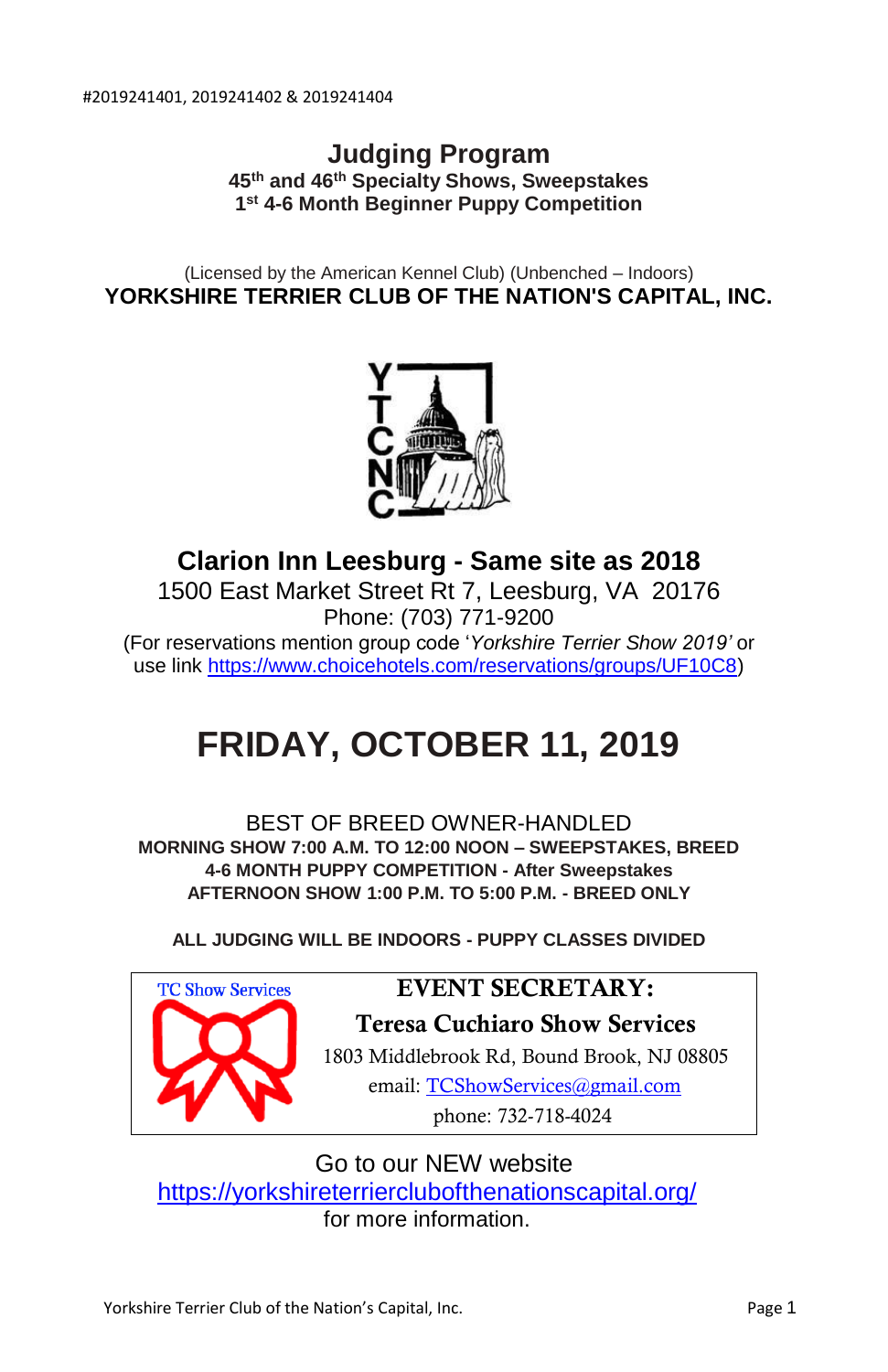#### #2019241401, 2019241402 & 2019241404

#### **Officers of** t**he Yorkshire Terrier Club of the Nation's Capital, Inc.**

- President -- Tanya Blumenschein
- First Vice-President -- Angel Sheridan
- Second Vice-President -- Earl Densten

- 
- Treasurer -- Laritza Rodriguez Secretary -- Yvette Copeland 11966 Macklesfield Ct Carrollton, VA 23314

**Board of Directors**

Beverly Ferguson Mary Trimble

#### **Show Committee**

Yvette Copeland, Show Chairperson 11966 Macklesfield Ct, Carrollton, VA 23314 757-357-7582 [copelandby@yahoo.com](mailto:copelandby@yahoo.com) And Officers of the Club

#### ON-SITE SHOW SECRETARIES: Janet Wiggs & Cheryl Grieve

#### **Committees**

| Admissions               | $\sim$ $\sim$            | Earl Densten & Janet Wiggs                        |
|--------------------------|--------------------------|---------------------------------------------------|
| Auction                  | $\overline{\phantom{a}}$ | Sally Ramirez & Yvette Copeland                   |
| Catalog Advertising      | $\overline{\phantom{a}}$ | Tanya Blumenschein & Laritza Rodriguez            |
| Concessions              | $\overline{\phantom{a}}$ | Laritza Rodriguez                                 |
| Luncheon                 | $\overline{\phantom{a}}$ | Tanya Blumenschein                                |
| Grounds                  | $\sim$                   | Georgette Franzoni, Laurie Loisel & Sally Ramirez |
| Hospitality              | $\overline{a}$           | Georgette Franzoni                                |
| Motor Home Parking       | --                       | Tanya Blumenschein                                |
| Publicity                | $\sim$                   | Tanya Blumenschein & Laritza Rodriguez            |
| Raffle, 50-50            | $\overline{\phantom{a}}$ | Susie Keller & Yvette Copeland                    |
| <b>Reserved Grooming</b> | $\overline{\phantom{a}}$ | <b>Yvette Copeland</b>                            |
| <b>Ring Steward</b>      | $\overline{\phantom{a}}$ | Vicki Mason                                       |
| <b>Trophies</b>          | $\overline{\phantom{a}}$ | Tanya Blumenschein & Yvette Copeland              |

#### **Official Show Photographer - In Focus by Miguel**

PO Box 28495, Henrico, VA 23228-8495 - 804-396-0730 Buy your photos at the show or online at [www.infocusbymiguel.com.](http://www.infocusbymiguel.com/)  No other photographer or person may take photos at this event with the purpose of selling the images.

#### **Veterinarian on Call & 24 Hour Animal Emergency Clinic** Animal Emergency Hospital

165 Ft Evans Road, NE, Leesburg, VA 20175 (703) 777-5755 "Exhibitors should follow their veterinarians' recommendation to assure their dogs are free of internal and external parasites, any communicable diseases, and have appropriate vaccinations."

#### **THIS CLUB DOES NOT AGREE TO ARBITRATE CLAIMS AS SET FORTH ON THE OFFICIAL AKC ENTRY FORM FOR THIS EVENT.**



## **CERTIFICATION**

Permission is granted by the American Kennel Club for the holding of these events under American Kennel Club rules and regulations. Gina M. DiNardo, Executive Secretary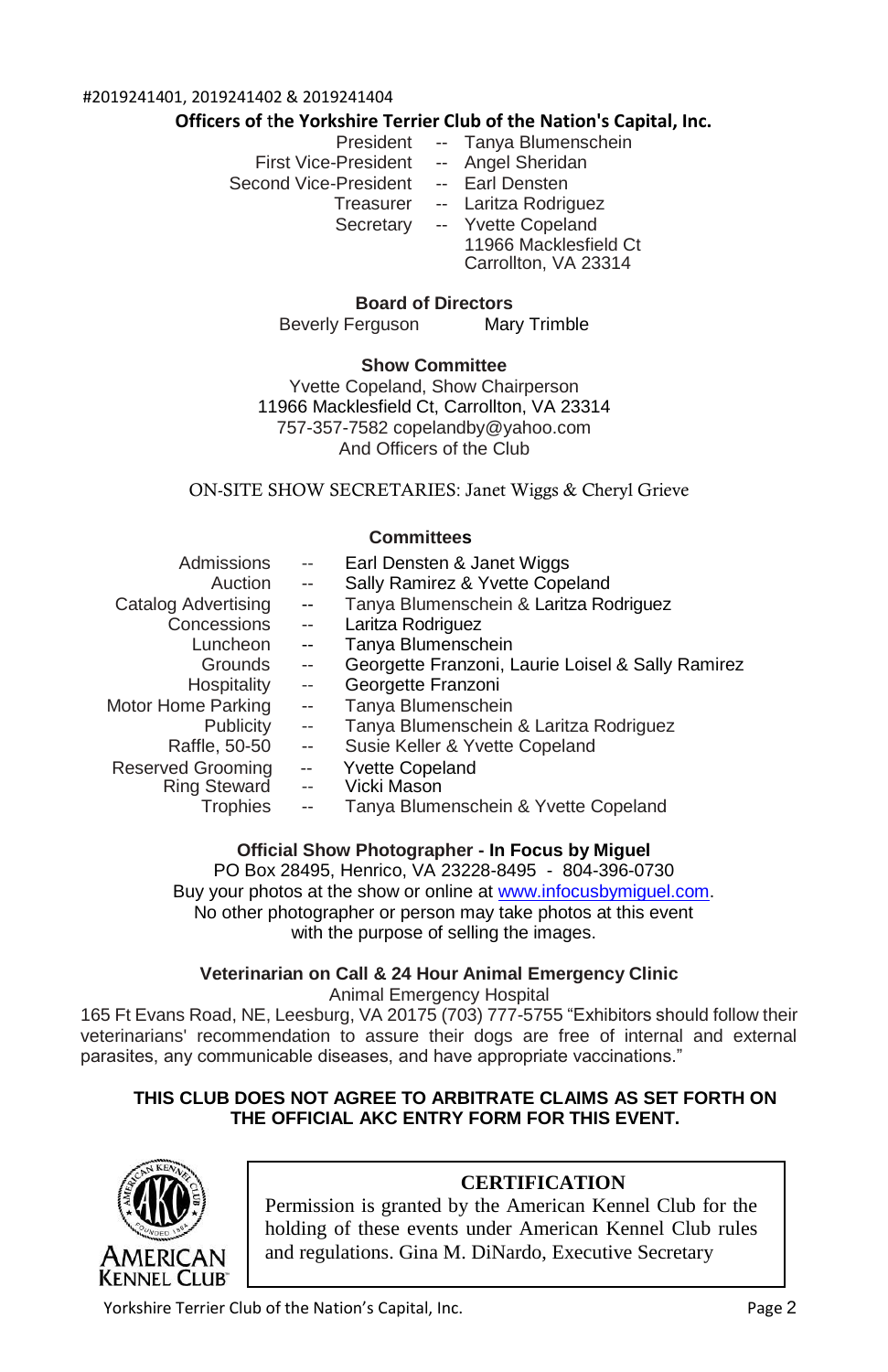#### #2019241401, 2019241402 & 2019241404

**A SPECIAL MESSAGE TO EXHIBITORS, HANDLERS AND FRIENDS:** We would like to thank everyone for their generous support for our Specialties. The Yorkshire Terrier Club of the Nation's Capital, its members & the Clarion Inn assume no responsibility for any loss or damages sustained by any exhibitor or his dogs. Exhibitors and handlers will be responsible for clean conditions in and around their crates and grooming area. Small private exercise pens will be allowed in the designated grooming area. Each exhibitor must provide moistureproof carpet covering under each exercise pen. If, because of riots, civil disturbances or other acts beyond the control of the management, it is impossible to open or complete the show, no refund of entry fee will be made.

**ACCOMMODATIONS Clarion Inn at Historic Carradoc Hall,** 1500 East Market Street Rt 7, Leesburg, VA 20176, Phone: (703) 771-9200. A block of rooms has been reserved at the hotel with a **special dog show rate of \$119 + tax per night**, which includes a non-refundable pet fee. **For those traveling without a pet, the rate is \$104 + tax per night**. When making a reservation, please let the person making your reservation be aware if you are traveling with a pet. Mention the group code Yorkshire Terrier Show 2019**.**. Please make reservations as soon as possible. The rate will be valid as long as the hotel has rooms available, up to and including October 1. Please extend your utmost effort for cleanliness so that we may continue to hold our Specialty Show at this facility. The hotel has requested that dogs exercised outdoors be in the designated area. Dogs must be crated in rooms. Plastic is required under pens in rooms and in the ballroom.

**Official Show Photographer - In Focus by Miguel -** PO Box 28495, Henrico, VA 23228- 8495 - 804-396-0730. Buy your photos at the show or online a[t www.infocusbymiguel.com.](http://www.infocusbymiguel.com/) No other photographer or person may take photos at this event with the purpose of selling the images.

**\*POLICY FOR EXHIBITORS WITH MOTORHOMES** There is a **\$25.00** per night parking charge during the Specialty for **a very limited number** of motor homes for the nights of October 10 and 11. There are no hookups of any kind. There is to be no discharging of holding tanks or any fluids from motor homes. **Reservations must be made through Tanya Blumenschein** (757-677-676[9 Tanya\\_B@verizon.net\)](mailto:Tanya_B@verizon.net).

**\*CONCESSIONS \$25.00 fee per table** Concession space must be reserved in writing and prepaid by October 6. **Make reservations through Laritza Rodriguez** (801-652-4344 [yorksett@gmail.com\)](mailto:yorksett@gmail.com)**.** Space limits us to eight tables. Initially, there will be a limit of one table per vendor. If table space is still available after October 6, requests for a second table will be granted based on the order of receipt of reservation.

# **WE HAVE A NEW WEBSITE** <https://yorkshireterrierclubofthenationscapital.org/>



You can use a QR Scan App on your smart phone to scan the code to go to our Website.

\_\_\_\_\_\_\_\_\_\_\_\_\_\_\_\_\_\_\_\_\_\_\_\_\_\_\_\_\_\_\_\_\_\_\_\_\_\_\_\_\_\_\_\_\_\_\_\_\_\_\_\_

\*See our **Pledge and Support** Form included or fill out our ONLINE FORM at [www.yorkshireterrierclubofthenationscapital.org.](http://www.yorkshireterrierclubofthenationscapital.org/)

Yorkshire Terrier Club of the Nation's Capital, Inc. The Manuscript of the National Page 3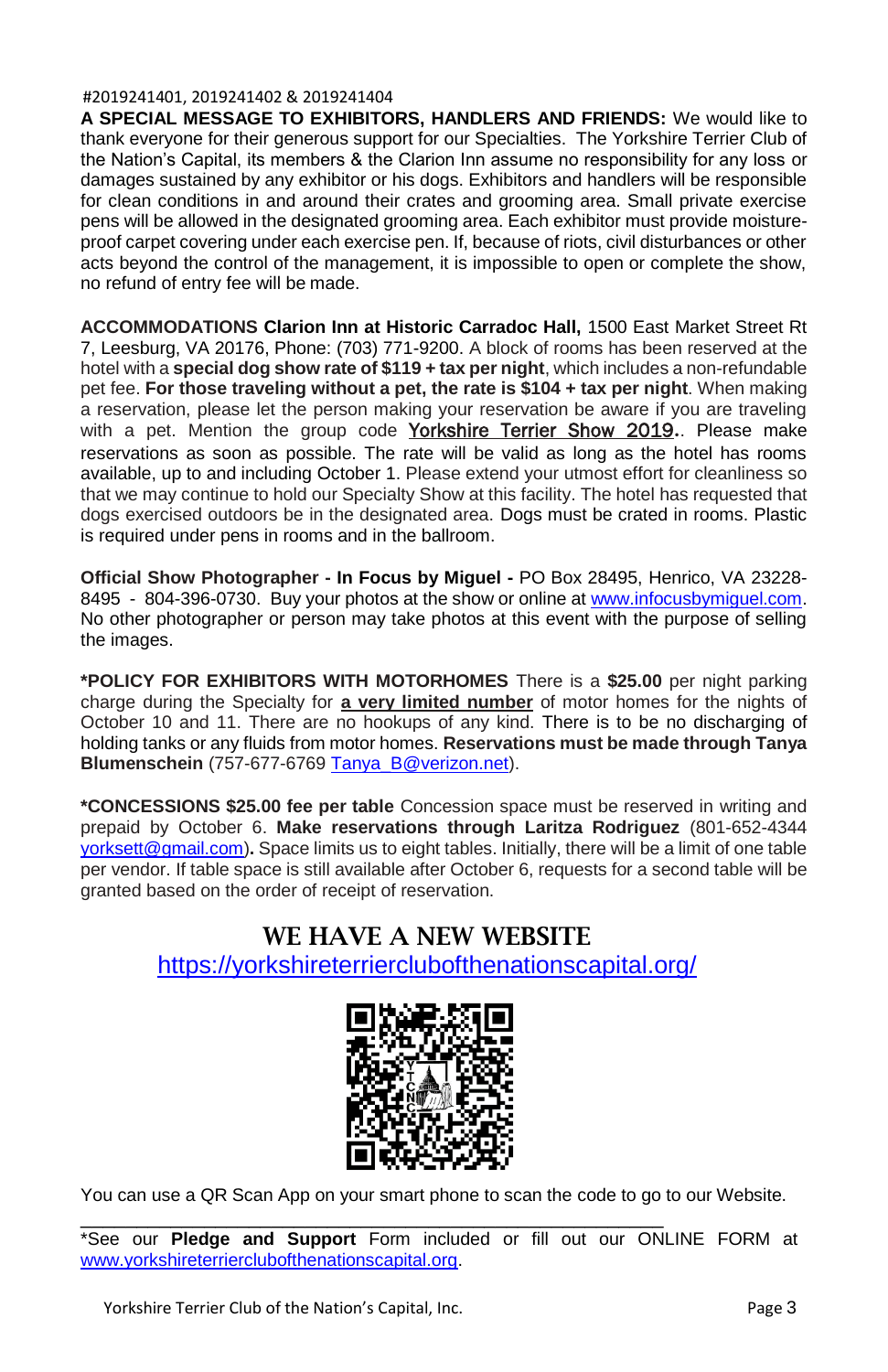#2019241401, 2019241402 & 2019241404

# **THURSDAY, OCTOBER 10, 2019 BALLROOM SETUP BEGINS AT 4:00 P.M.**

No exercise pens in reserved grooming area.

Reserved Grooming Spaces may be set up after the Grounds Committee has completed set up for the show.

# **FRIDAY, OCTOBER 11, 2019 BALLROOM OPEN FROM 6:30 A.M. UNTIL 6:00 P.M.**

LUNCH BREAK – MID-DAY BETWEEN THE TWO SPECIALTY SHOWS

#### **Clarion Inn at Historic Carradoc Hall**

Located in Northern Virginia, two miles east of Route 15 Bypass on Route 7 Easy access to Washington, DC and Dulles International Airport One mile from Leesburg Corner Premium Outlets Two miles from Historic District 18 miles from Historic Middleburg

#### **CATALOG ADVERTISING\***

| Cover (outside back)              | $\mathbf{u}$             | \$60.00 |
|-----------------------------------|--------------------------|---------|
| Cover (inside front, inside back) | $-$                      | \$45.00 |
| Centerfold                        | $\overline{\phantom{a}}$ | \$85.00 |
| <b>Full Page</b>                  | $\overline{a}$           | \$40.00 |
| Half Page                         | $\overline{\phantom{a}}$ | \$30.00 |
| <b>Quarter Page</b>               | $\sim$                   | \$25.00 |
|                                   |                          |         |

Please send your digital ad and text to Laritza Rodriguez [yorksett@gmail.com](mailto:yorksett@gmail.com) *Email to see if Space and Time are Available.*

#### **RESERVE YOUR PREFERRED GROOMING AREA\***

Chairwoman, Yvette Copeland at 757-778-7081 [copelandby@yahoo.com](mailto:copelandby@yahoo.com) IF AREA AVAILABLE

Reserved grooming areas will be marked off with your name. NO saving space for others in reserved area. \$10.00 charge per area for this service. Price includes plastic for under your small crate. *Electricity will only be provided in the reserved grooming area!* Limited space is available so reserve today! Setup time will be after the ballroom has been setup for the show.

#### **TROPHY DONATIONS\***

Chairwoman, Tanya Blumenschein, 757-677-6769 [Tanya\\_B@verizon.net](mailto:Tanya_B@verizon.net)

#### **AUCTION\***

The silent auction will be held after Best of Breed at the Second Specialty. If you would like to donate**,** please send a description of your donation to

Sally Ramirez at 703-728-770[5 sallyrc230@gmail.com](mailto:sallyrc230@gmail.com) or Yvette Copeland 757-778-708[1copelandby@yahoo.com.](mailto:copelandby@yahoo.com)

\_\_\_\_\_\_\_\_\_\_\_\_\_\_\_\_\_\_\_\_\_\_\_\_\_\_\_\_\_\_\_\_\_\_\_\_\_\_\_\_\_\_\_\_\_\_\_\_\_\_\_\_\_\_\_\_\_\_\_\_\_ \*See our **Pledge and Support** Form included or fill out our ONLINE FORM at [www.yorkshireterrierclubofthenationscapital.org.](http://www.yorkshireterrierclubofthenationscapital.org/)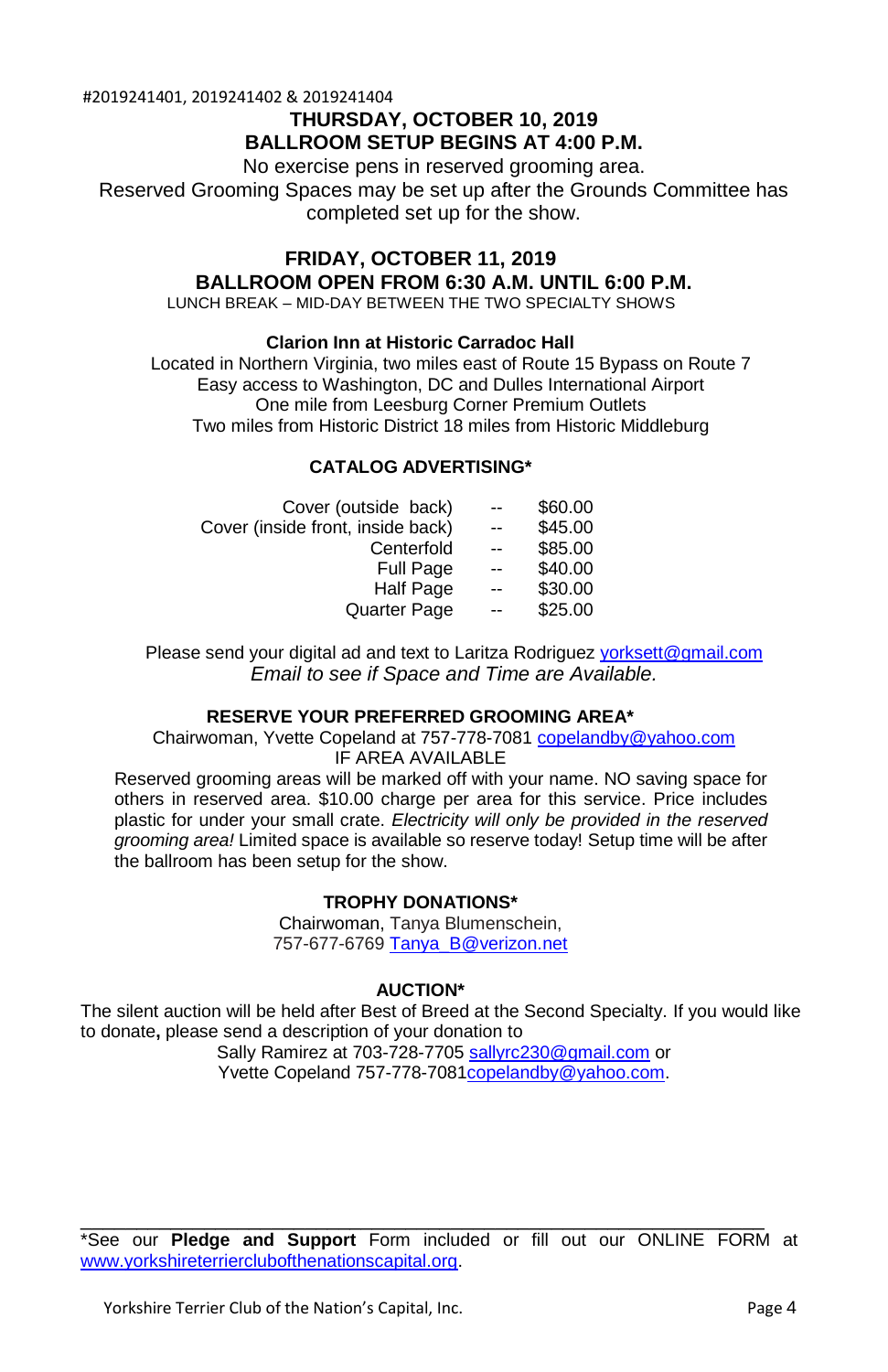### **LUNCHEON MID-DAY\***

Must be pre-paid by October 6, 2019

The Club anticipates a break of about 1-1/2 hours between the two Specialty Shows so that exhibitors may rest and get something to eat. The actual time cannot be determined until entries close and judging schedules are set. The club has arranged for a single-price lunch. You may dine in the Terrace Room across from the Ballroom or you may carry your meal back into the Ballroom if you prefer to not leave your dogs unattended. The Restaurant will also be available, if needed.

The per-person cost of the lunch is \$15.00 and includes the meal, beverage, tax and gratuity.

#### LUNCH MENU:

Chef's Choice of Soup

House Salad with Chef's Choice of Dressing

Half Club Sandwich - or - Veggie Wrap@

**Dessert** 

Beverage (assorted soda, tea, water, and coffee)

@ Veggie Wrap is available upon request. Please mention your choice when making your reservation.

Chairwoman, Tanya Blumenschein, 757-677-676[9 Tanya\\_B@verizon.net](mailto:Tanya_B@verizon.net)

\_\_\_\_\_\_\_\_\_\_\_\_\_\_\_\_\_\_\_\_\_\_\_\_\_\_\_\_\_\_\_\_\_\_\_\_\_\_\_\_\_\_\_\_\_\_\_\_\_\_\_\_\_\_\_\_\_\_\_\_\_

<sup>\*</sup>See our **Pledge and Support Form** included or fill out our ONLINE FORM at [www.yorkshireterrierclubofthenationscapital.org.](http://www.yorkshireterrierclubofthenationscapital.org/)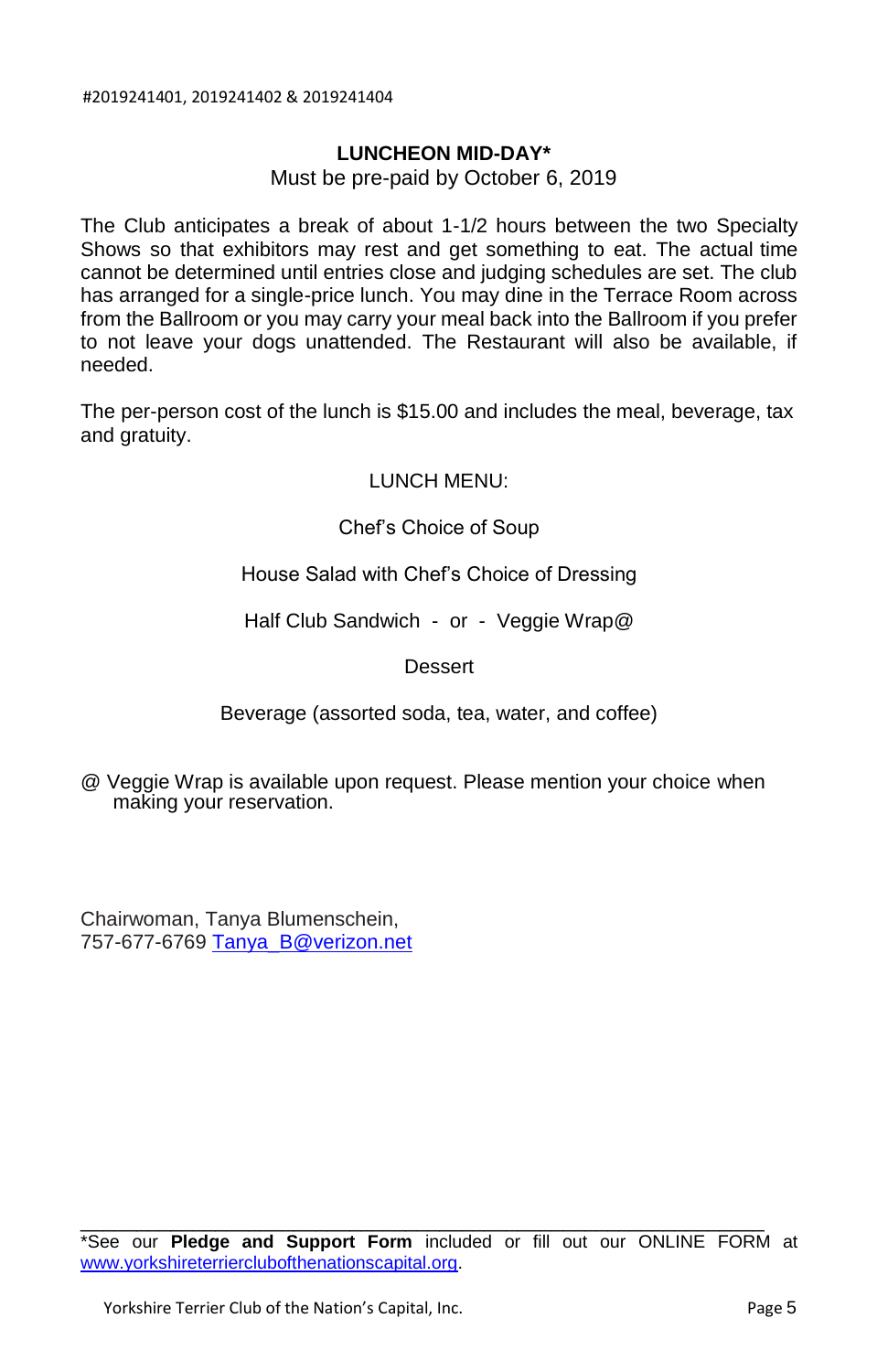### #2019241401, 2019241402 & 2019241404 **YTCNC Pledge and Support Form**

Name: The property of the property of the Phone:

Email:

| <b>Committee and Chairpersons</b>                                                                                                                                                                                  | Amount |
|--------------------------------------------------------------------------------------------------------------------------------------------------------------------------------------------------------------------|--------|
| AUCTION: Donate an item<br>and provide by morning of show or donate cash towards an item:<br>Sally Ramirez 703-728-7705 sallyrc230@gmail.com or<br>Yvette Copeland 757-778-7081 copelandby @yahoo.com              | \$     |
| CATALOG ADVERTISEMENT: Page: (Deadline Sep 15)<br>Laritza Rodriguez 801-652-4344 yorksett@gmail.com                                                                                                                | \$     |
| CONCESSIONS: Number @ \$25 per table: (Deadline Oct 6)<br>Laritza Rodriguez 801-652-4344 yorksett@gmail.com                                                                                                        | \$     |
| LUNCHEON: (Deadline Oct 6)<br>Number @ \$15 per person for Half Club Sandwich<br>Number_____ @ \$15 per person for Veggie Wrap<br>Tanya Blumenschein 757-677-6769 Tanya_B@verizon.net                              | \$     |
| MOTOR HOME PARKING:<br>Number @ \$25 per motor home for October 10<br>Number @ \$25 per motor home for October 11<br>Tanya Blumenschein 757-677-6769 Tanya_B@verizon.net                                           | \$     |
| RESERVED GROOMING AREA: Number @ \$10 (Deadline Oct 6)<br>Includes plastic for under small crate and access to electricity.<br>Special request<br>Yvette Copeland 757-778-7081 copelandby @yahoo.com               | \$     |
| TROPHY DONATION: Donate an item<br>and provide by morning of show or donate cash towards an item:<br>Tanya Blumenschein, 757-677-6769 Tanya_B@verizon.net or<br>Yvette Copeland 757-778-7081 copelandby @yahoo.com | \$     |
|                                                                                                                                                                                                                    | \$     |

For your convenience you can fill out our ONLINE PLEDGE AND SUPPORT FORM at [www.yorkshireterrierclubofthenationscapital.org.](http://www.yorkshireterrierclubofthenationscapital.org/) Link for PayPal payment (with fee) is available on our website or mail the above form and your check for the total made out to YTCNC to:

Laritza Rodriguez, Treasurer YTCNC 383 Pearl St. Frederick, MD 21701 801-652-4344 *[yorksett@gmail.com](mailto:yorksett@gmail.com)*

You can use a QR Scan App on your smart phone to scan the code on right to quickly go to our Website.

Yorkshire Terrier Club of the Nation's Capital, Inc. **Page 6** Page 6

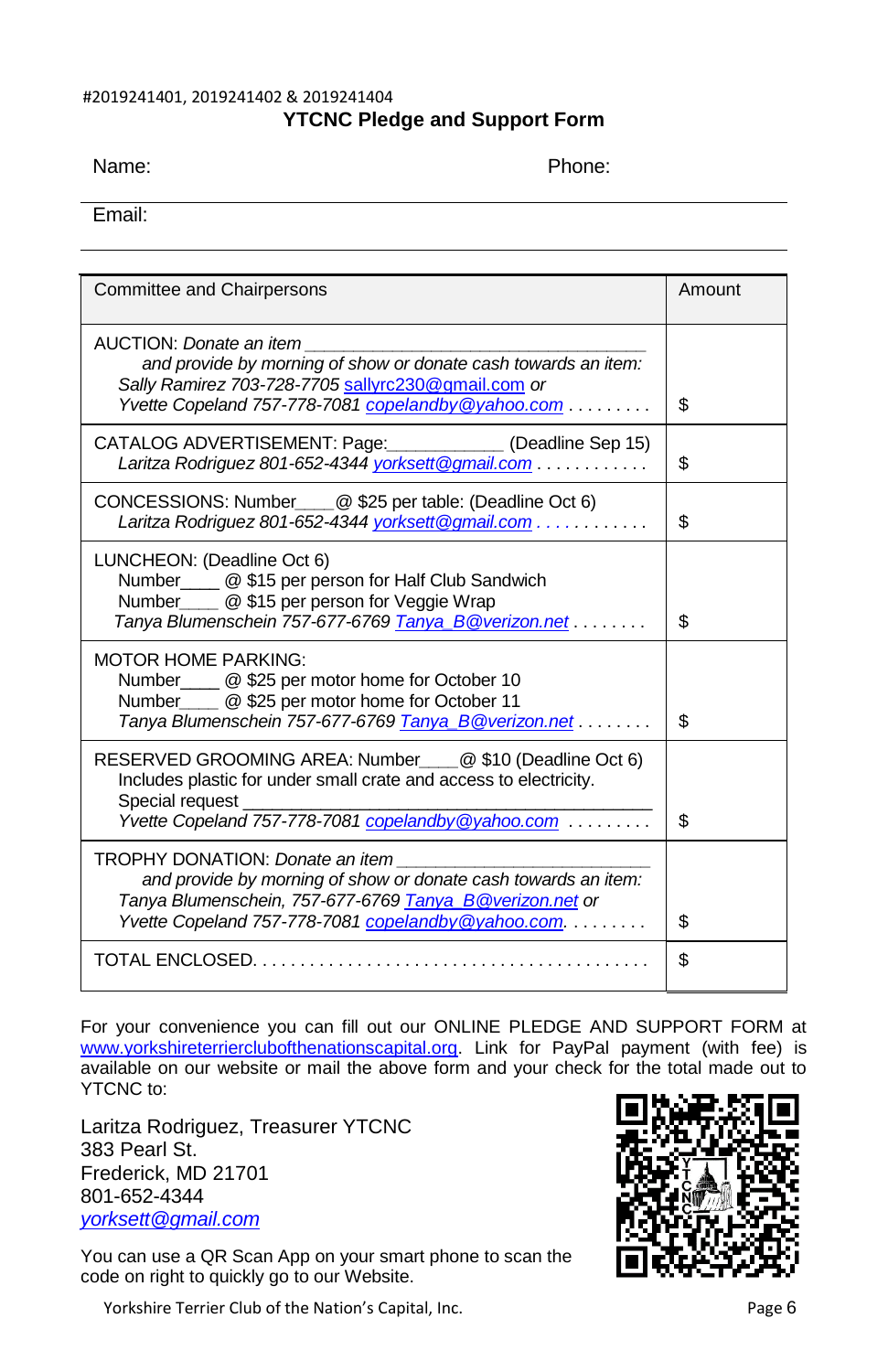# **JUDGING PROGRAM**

#### **- MORNING - RING ONE**

**JUDGE:** Mr. Kenneth Rayner Jr. Hamilton, NJ

#### **9:00 A.M. AKC Show #2019241401**

- 08 Yorkshire Terrier Sweepstakes
	- 1 6-9 mos. Junior Dogs
	- 0 9-12 mos. Junior Dogs
	- 0 6-9 mos. Junior Bitches
	- 2 9-12 mos. Junior Bitches
	- Best Junior Sweepstakes Winner
	- 1 12-15 mos. Senior Dogs
	- 3 15-18 mos. Senior Dogs
	- 1 12-15 mos. Senior Bitches
	- 0 15-18 mos. Senior Bitches
	- Best Senior Sweepstakes Winner

 - Grand Sweepstakes Winner 08 - Total Dogs in Sweepstakes

**JUDGE:** Mrs. Jacqueline M Rayner Hamilton, NJ

#### **10:00 A.M. AKC Show #2019241404**

 1 - Yorkshire Terrier 4-6 Month Beginner Classes. Puppy - Dogs and Bitches in one class (1 - 0)

#### **A.M. AKC Show #2019241401**

- 30 Yorkshire Terriers
	- 1 6-9 mos. Puppy Dogs
	- 0 9-12 mos. Puppy Dogs
	- 3 12-18 mos. Dogs
	- 3 Bred-by-Exhibitor Dogs
	- 1 American Bred Dogs
	- 3 Open Dogs
	- Winners Dog
	- 0 6-9 mos. Puppy Bitches
	- 2 9-12 mos. Puppy Bitches
	- 1 12-18 mos. Bitches
	- 4 Bred-by-Exhibitor Bitches
	- 1 American-Bred Bitches
	- 4 Open Bitches
		- Winners Bitch
	- 7 BOB Competition (4 3)
- 30 Total Dogs in competition
- Owner-Handled Best of Breed \*
- Best in Bred-by-Exhibitor –Morning Classes

**IN AKC SHOW #2019241401,** THERE ARE 30 DOGS IN COMPETITION WITH A TOTAL OF 30 ENTRIES (38 ENTRIES W/SWEEPS)

\* AKC National Owner-Handled Series Best of Breed (Non-Professionals)

#### **- AFTERNOON - RING ONE**

**JUDGE:** Ms. Carol Pyrkosz Reddick, FL

#### **1:00 P.M. AKC Show #2019241402**

- 31 Yorkshire Terriers
	- 1 6-9 mos. Puppy Dogs
	- 0 9-12 mos. Puppy Dogs
	- 3- 12-18 mos. Dogs
	- 3 Bred-by-Exhibitor Dogs
	- 1 American Bred Dogs
	- 3 Open Dogs
		- Winners Dog
	- 0 6-9 mos. Puppy Bitches
	- 2 9-12 mos. Puppy Bitches
	- 1 12-18 mos. Bitches
	- 4 Bred-by-Exhibitor Bitches
	- 1 American-Bred Bitches
	- 4 Open Bitches
		- Winners Bitch
	- 8- BOB Competition (5 3)
- 31 Total Dogs in competition
- Owner-Handled Best of Breed \*

- Best in Bred-by-Exhibitor – Afternoon

 1 - Parade Of Champions, Title Winners, Veterans & Rescues

**IN AKC SHOW #2019241402,** THERE ARE 31 DOGS IN COMPETITION WITH A TOTAL OF 31 ENTRIES.